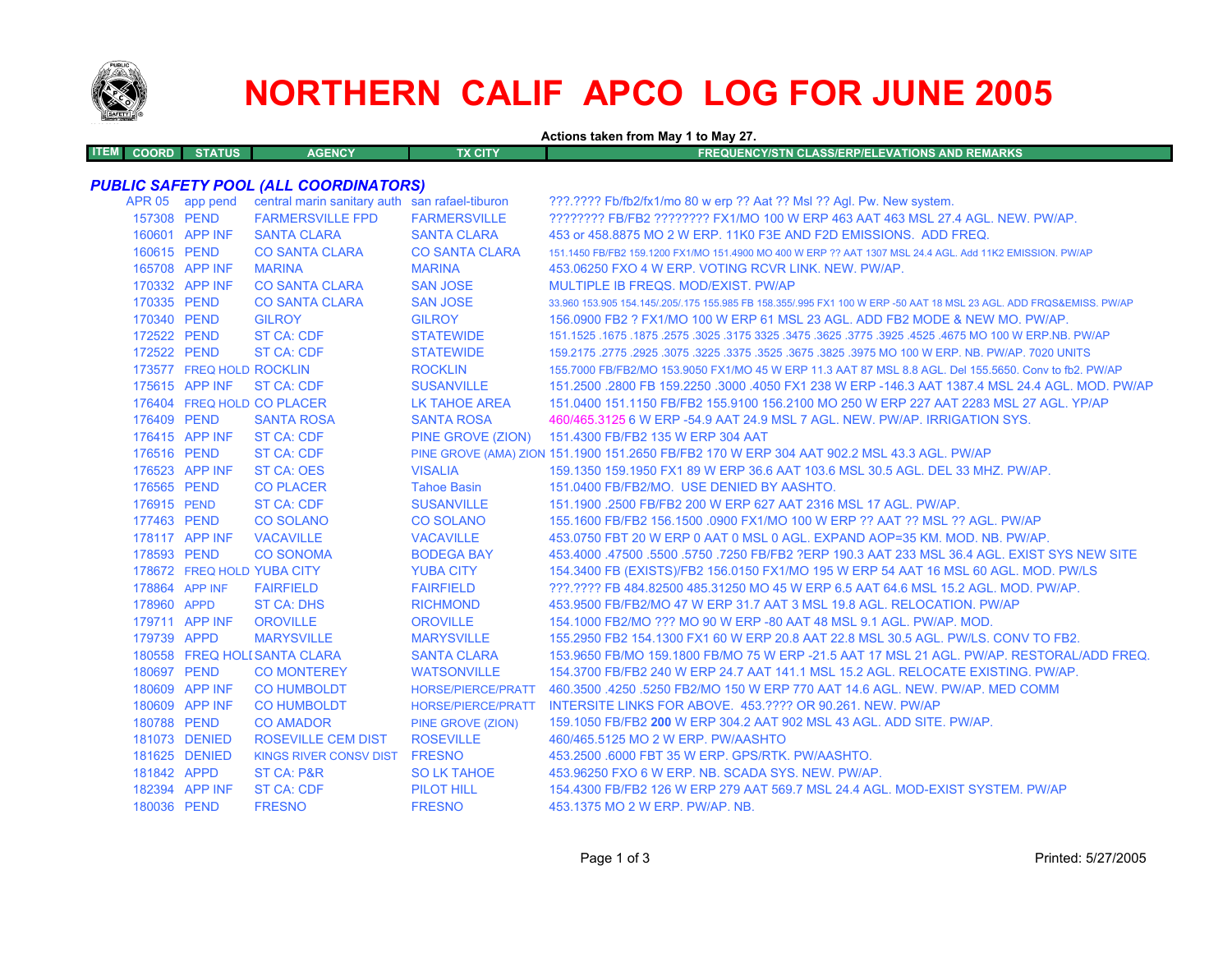|             |              |                  |                                        |                           | Actions taken from May 1 to May 27.                                                                          |
|-------------|--------------|------------------|----------------------------------------|---------------------------|--------------------------------------------------------------------------------------------------------------|
| <b>ITEM</b> | <b>COORD</b> | <b>STATUS</b>    | <b>AGENCY</b>                          | <b>TX CITY</b>            | <b>FREQUENCY/STN CLASS/ERP/ELEVATIONS AND REMARKS</b>                                                        |
|             | 183052 APPD  |                  | <b>ST CA: CDF</b>                      |                           | THREE RIVERS (TUL) 155.8950 FX1 20 W ERP -374.6 AAT 243.2 MSL 9.1 AGL. RELOCATE. PW/AP                       |
|             | 183228 APPD  |                  | <b>ST CA: CDF</b>                      |                           | THREE RIVERS (TUL) 159.2250 ,3000 .3300 FX1 20 W ERP -374.6 AAT 243.2 MSL 9.1 AGL. RELOCATE. PW/AP           |
|             | 183249 APPD  |                  | <b>ST CA: CDF</b>                      | <b>PLACERVILLE</b>        | 151.1900 FB/FB2 95 W ERP 34 AAT 603.8 MSL 24.4 AGL, NEW, PW/AP                                               |
|             | 183251 APPD  |                  | <b>ST CA: CDF</b>                      | <b>GEORGETOWN</b>         | 151.1900 FB/FB2 95 W ERP 248 AAT 987.6 MSL 12.2 AGL, NEW, PW/AP                                              |
|             | 183259 APPD  |                  | <b>ST CA: CDF</b>                      | <b>POLLOCK PINES</b>      | 151.1900 FB/FB2 76 W ERP 203.9 AAT 1316.7 MSL 36.6 AGL, NEW, PW/AP.                                          |
|             |              | 183327 APP INF   | <b>WINDSOR</b>                         | <b>WINDSOR</b>            | 453/458.98750 FXO/MO 6 W ERP ?? AAT 42 MSL 6 AGL. NEW. PW/AP                                                 |
|             | 183376 APPD  |                  | ST CA: OES (LAW NET)                   | <b>WILLITS (LAUGHLIN)</b> | 453.8250 FB/FB2/FX1/MO 316 W ERP 580 AAT 1016.5 MSL 47.2 AGL. NEW. PW/AP.                                    |
|             | 183382 APPD  |                  | <b>SAND CITY</b>                       | <b>SAND CITY (MON)</b>    | 155,9475 FB/MO 25 W ERP -67 AAT 11 MSL 6 AGL, MOD DEL 153,9200, NB, PW/AP                                    |
|             | 183501 APPD  |                  | <b>BARRYESSA USD</b>                   | <b>SAN JOSE</b>           | 155,2950 FB/MO 150 W ERP -165 AAT 61 MSL 12 AGL, RESTORAL, PW/IMSA.                                          |
|             |              | 183761 APP INF   | <b>CO LASSEN</b>                       |                           | SHAFFER-SUSANVILLE ???.???? ???.???? FB/MO 96 W ERP 695 AAT 2053 MSL 15 AGL. MOD. ADD 2 FREQS. PW/AP         |
|             | 183864 APPD  |                  | <b>EUREKA</b>                          | FORTUNA/TRINIDAD          | 460.0500 FB2/MO 180 W ERP -56.5 AAT 54 MSL 12.8 AGL. ADDS TWO LOC TO EXSIST SYS. PW/AP                       |
|             | 183949 APPD  |                  | ST CA: DOT                             | <b>DUNSMUIR</b>           | 453/458.03750 FXO 6 W ERP 210 AAT 1409 MSL 7 AGL. NB. NEW. PW/AP                                             |
|             | 183979 PEND  |                  | ST CA: P&R                             | <b>MONTEREY</b>           | 453/458.1375 453/458.0375 6 W ERP 439 AAT 61 MSL 6.1 AGL, NB, NEW, PW/AP                                     |
|             | 184001 APPD  |                  | ST CA: P&R                             | <b>TRINIDAD</b>           | 151.0100 FB 158.9700 FX1 25 W ERP -25 AAT 72.8 MSL 9.1 AGL. RELOCATE. PW/AP.                                 |
|             | 184056 APPD  |                  | ST CA: CHP                             | <b>CL LAKE OAKS</b>       | 42.3600 FB 100 W ERP 453/458.91250 FXO 4 W 563 AAT 1072 MSL 22.9 AGL. NEW. PW/AP                             |
|             | 184058 APPD  |                  | ST CA: CHP                             | GRASS VLY (WOLF)          | 42.3400 .3600 FB 100 W ERP 292 AAT 802.2 MSL 41.1 AGL. NEW. PW/AP                                            |
|             | 184059 PEND  |                  | ST CA: CHP                             | ELK CREEK (RED MTN)       | 42.3600 FB 100 W ERP 453/458.4250 FXO 24 W NB 505 AAT 1106.7 MSL 19.8 AGL. NEW. PW/AP                        |
|             | 184062 APPD  |                  | ST CA: CHP                             | <b>WILLOWS</b>            | 42.3600 FB 120 W ERP 14.6 AAT 42.1 MSL 25.6 AGL. ADD FREQ. PW/AP                                             |
|             | 184066 APPD  |                  | ST CA: CHP                             | <b>WILLIAMS</b>           | 42.3600 FB 120 W ERP 9.4 AAT 24.4 MSL 27.6 AGL. MOD ADD FREQ. PW/AP                                          |
|             | 184067 APPD  |                  | ST CA: CHP                             |                           | FORBESTOWN(SUNSET) 42.3600 FB 100 W ERP 402 AAT 1011.9 MSL 48.8 AGL. NEW. PW/AP                              |
|             | 184069 APPD  |                  | ST CA: CHP                             | <b>YUBA CITY</b>          | 42.3600 FB 120 W ERP 16.8 AAT 17.7 MSL 22.9 AGL. MOD ADD FREQ. PW/AP.                                        |
|             |              | 184408 APP INF   | <b>LEWISTON CSD</b>                    | <b>LEWISTON (TRIN)</b>    | 154,4450 FB/MO 60 W ERP -227 AAT 638 MSL 10.7 AGL, NEW, PW/AP                                                |
|             | 184469 APPD  |                  | <b>ST CA: CDF</b>                      |                           | RED BLUFF (TUSCAN BUTTE 151.3700 FB/FB2 146 W ERP 335 AAT 566.9 MSL 42.7 AGL. MODS/DEL FREQS. PW/AP          |
|             | 184482 APPD  |                  | <b>ST CA: CHP</b>                      |                           | RED BLUFF (TUSCAN BUTTE 460.4500 FB/FB2 272 W ERP 341 AAT 566.9 MSL 42.7 AGL, MINOR MODS, PW/AP              |
|             | 184518 APPD  |                  | <b>AMERICAN CANYON</b>                 |                           | AM CANYON (NAPA) 453.88750 FXO/FXOT 2 ERP -32.9 AAT 5.8 MSL 7 AGL. NB. IRRIG SYS. NEW. PW/AP                 |
|             |              | 470-512 MHz POOL |                                        |                           |                                                                                                              |
|             |              | nov 02 app pend  | st ca: oes                             | bay area (coord chnl)     | ???.???? Fb/fb2/fx1/mo ?? W erp ?? Aat ??msl ??agl. Bay inter-agency intercom.                               |
|             | 178864 WDRN  |                  | <b>FAIRFIELD</b>                       | <b>FAIRFIELD</b>          | ???.???? FB 484.8250 485.3125 MO 45 W ERP ?? AAT 64.6 MSL 15.2 AGL, PW/AP, NEW.                              |
|             |              |                  | 800 MHz PUBLIC SAFETY (GP, YP, GF, YF) |                           |                                                                                                              |
|             | Dec 04 APPD  |                  | <b>CO CONTRA COSTA</b>                 | CO CONTRA COSTA           | 868.41250 INCR MO COUNT ONLY. GF/AP                                                                          |
|             |              | 156156 APP INF   | <b>CHABOT-LOS POSADAS</b>              | <b>HAYWARD</b>            | ???.???? FB2/MO 65 W ERP ?? AAT 12.1 MSL 10.5 AGL. NEW GP/AP.                                                |
|             |              |                  | 176408 FREQ HLD ST CA: P&R             | PINE GROVE (ZION)         | 856.7375 858.7625 FB/FB2/FX1/MO 184 W ERP 282.9 AAT 902 MSL 43.3 AGL. ADD 2N CHNL MINOR MODS. GP/AF          |
|             | 178312 APPD  |                  | <b>CO SACRAMENTO</b>                   | <b>CO SACRAMENTO</b>      | 856.46250 .76250 857.78750 858.21250 860.48750 FB/FB2/MO 450 W ERP 109 AAT 252 MSL 472 AGL. MODS. F1D. GP/AP |
|             |              |                  | 178316 FREQ HLD CO SACRAMENTO          | <b>CO SACRAMENTO</b>      | 856.46250 857.48750 859.21250 FB/MO 220 W ERP 41 AAT 79 MSL 47 AGL. MODS, F1D, GP/AP                         |
|             | 178318 APPD  |                  | <b>CO SACRAMENTO</b>                   | <b>CO SACRAMENTO</b>      | 857.43750 FB/MO 200 W ERP 32 AAT 54 MSL 30.5 AGL, MODS, F1D, GP/AP                                           |
|             | 179923 APPD  |                  | <b>ST CA: DOT</b>                      |                           | OAKHURST (DWOOD) 857 & 859.7350 FB/FB2/FX1 80 W ERP 575.5 AAT 1383.8 MSL 30.5 AGL. MOD EXIXT. GP/AP.         |
|             |              | 180044 APP INF   | <b>CO NAPA</b>                         | <b>BERRYESSA PK</b>       | 856.96250 FB 280 W ERP 647.2 AAT 932 MSL 6.1 AGL. ADD TO EXIST. GP/AP. MOB DATA.                             |
|             | 180559 PEND  |                  | <b>CO CONTRA COSTA</b>                 |                           | RICHMOND/HERCULE: 859.46250 FB/MO 250 W ERP 148 AAT 204 MSL 15 AGL. NEW. GP/AP.                              |

DELTA (SUGARLOAF) SHA 867.73750 FB/FB2 67 W ERP 427 AAT 1201.5 MSL 29.6 AGL. ADD SITE. GP/AP.

APP INF OAKLAND OAKLAND 858.93750 FB2/FX1/MO 105 W ERP -3 AAT 91.4 MSL 18.9 AGL. ADD NEW FREQ. PW/AP

 APPD ST CA: DMH COALINGA 858/859/860.46250 FB/FB2/FX1/MO 90 W ERP -20.1 AAT 175.3 MSL 18.3 AGL. NEW. YP/AP. PEND ST CA: DOT LEE VINING (CONWAY 859.73750 FB/FB2 860.98750 FB 496 W ERP 98 AAT 2560 MSL 30.5 AGL. MOD. GP/AP.

APPD ST CA: DOT